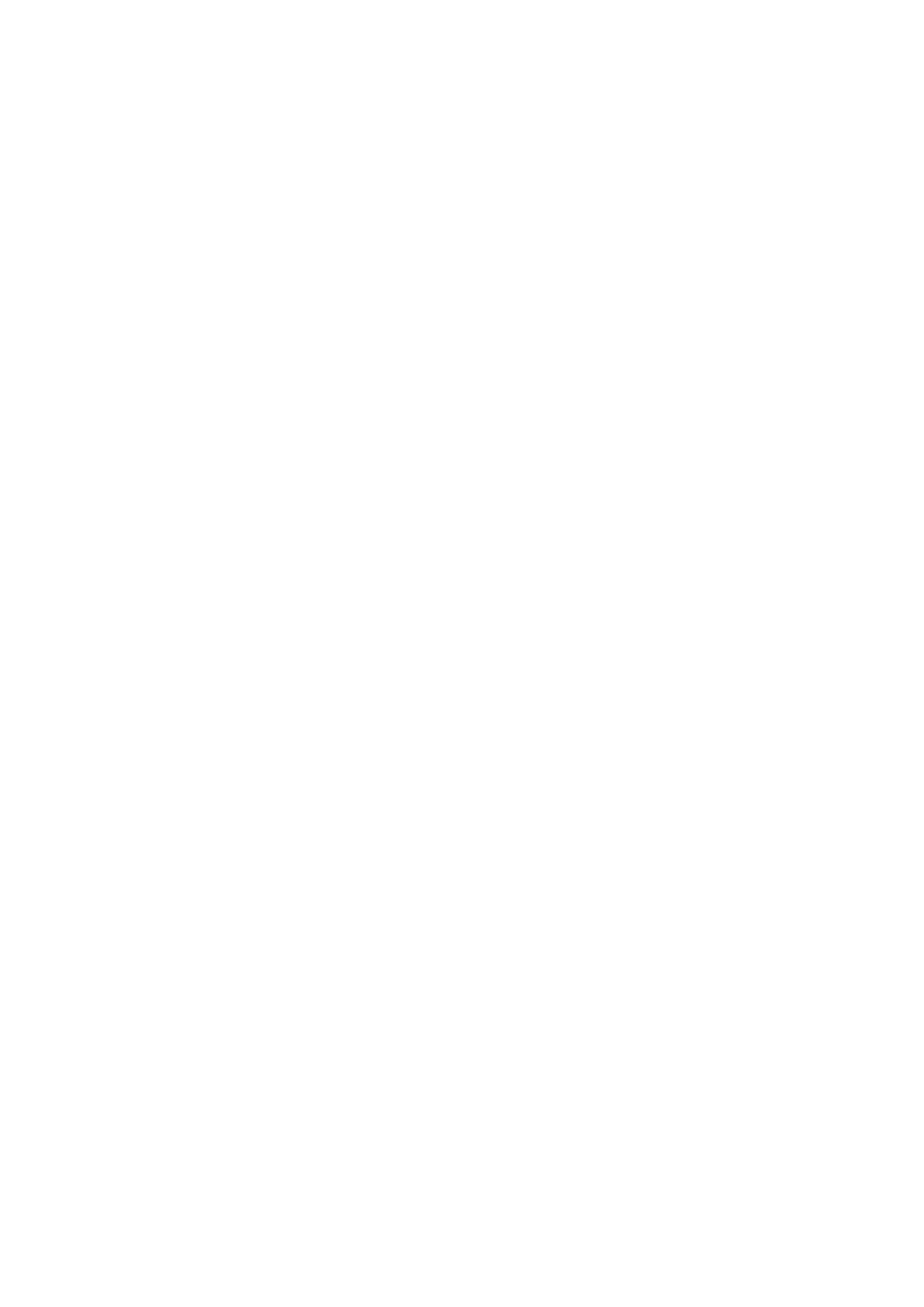Name of reporting person: Ryback Management Corporation I.R.S. Identification No. of Above Entity 43-1615580 Check Appropriate Box if a member of a group\* 3. SEC use only 4. Citizenship or Place of Organization Michigan Number of 5. Sole Voting Power Shares -0-Beneficially 6. Shared Voting Power Owned by Each 7. Sole Dispositive Power  $Reporting$   $-0-$ Person With 8. Shared Dispositive Power

9. Aggregate Amount Beneficially owned by each reporting person:

0 shares held

- 10. Check Box if the Aggregate amount in Row (9) excludes certain shares
- 11. Percent of Class Represented by Amount in Row (9)

0%

- 12. Type of Reporting Person
- IA Ryback Management Corporation IV Lindner Investment Series Trust

sec 1745 (6-80) SEE INSTRUCTION BEFORE FILLING OUT!

2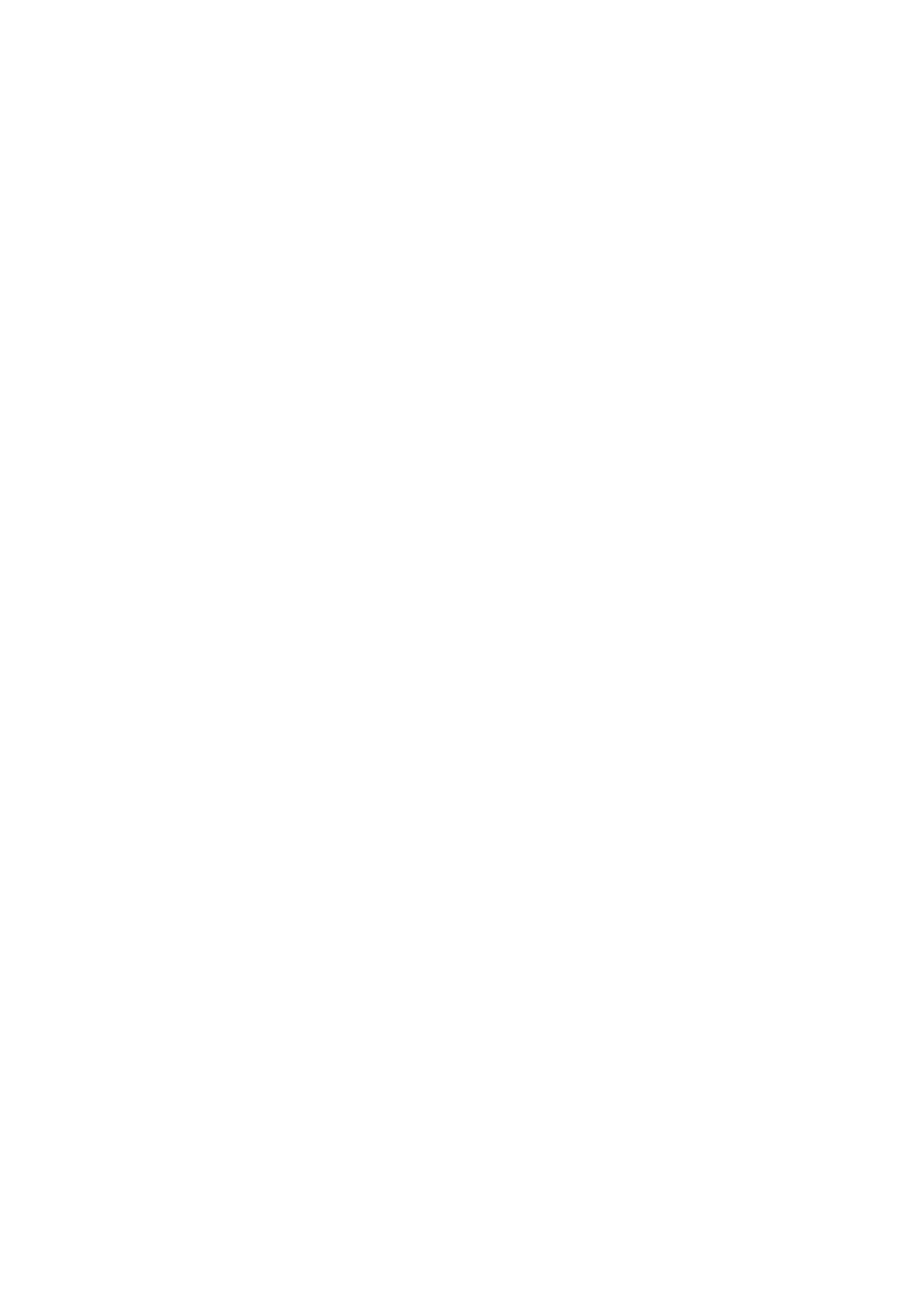SEC 13 G SECURITIES AND EXCHANGE COMMISSION SCHEDULE 13-G Amendment No. 1

Item 1(a) Name of Issuer:

Designs, Inc.

- Item 1(b) Address of Issuer's Principal Executive Offices: 66 B Street Needham, MA 02194
- Item 2(a) Name of Person Filing:

Ryback Management Corporation

Item 2(b) Address of Principal Business Office:

7711 Carondelet Ave., Box 16900, St. Louis, MO 63105

Item 2(c) Citizenship:

Michigan

Items 2(d) Title and Class of Securities:

Common Stock

- Item 2(e) CUSIP: 25057L-10-2
- Item 3) If this statement is filed pursuant to Rule 13d-1(b) or, 13d-2(b), check whether the person filing is a:
- [X] Investment Company registered under Section 8 of the Investment Company Act ( LINDNER INVESTMENT SERIES TRUST)
- [X] Investment Company Adviser registered under Section 203 of the Investment<br>Advisers Act of 1940 (RYBACK MANAGEMENT CORPORATION) (RYBACK MANAGEMENT CORPORATION)
- Item 4 Ownership: The Shares listed below were held in a fiduciary capacity by Ryback Management Corp. and/or Lindner Investment Series Trust as of December 15, 1998:
	- (A) Amount beneficially owned: 0<br>(B) Percent of class:  $\theta$ %
	- (B) Percent of class:
	- (C) Number of shares as to which such subject COMPANY has: (1)sole power to vote or direct to vote: 0 (2)shared power to vote or direct to vote: (3)sole power to dispose of or direct disposition of: 0
		- (4)shared power to dispose or direct disposition of:
- Instruction: For computation regarding securities which represent the right to acquire an underlying security see Rule 13d-3(d)(1).